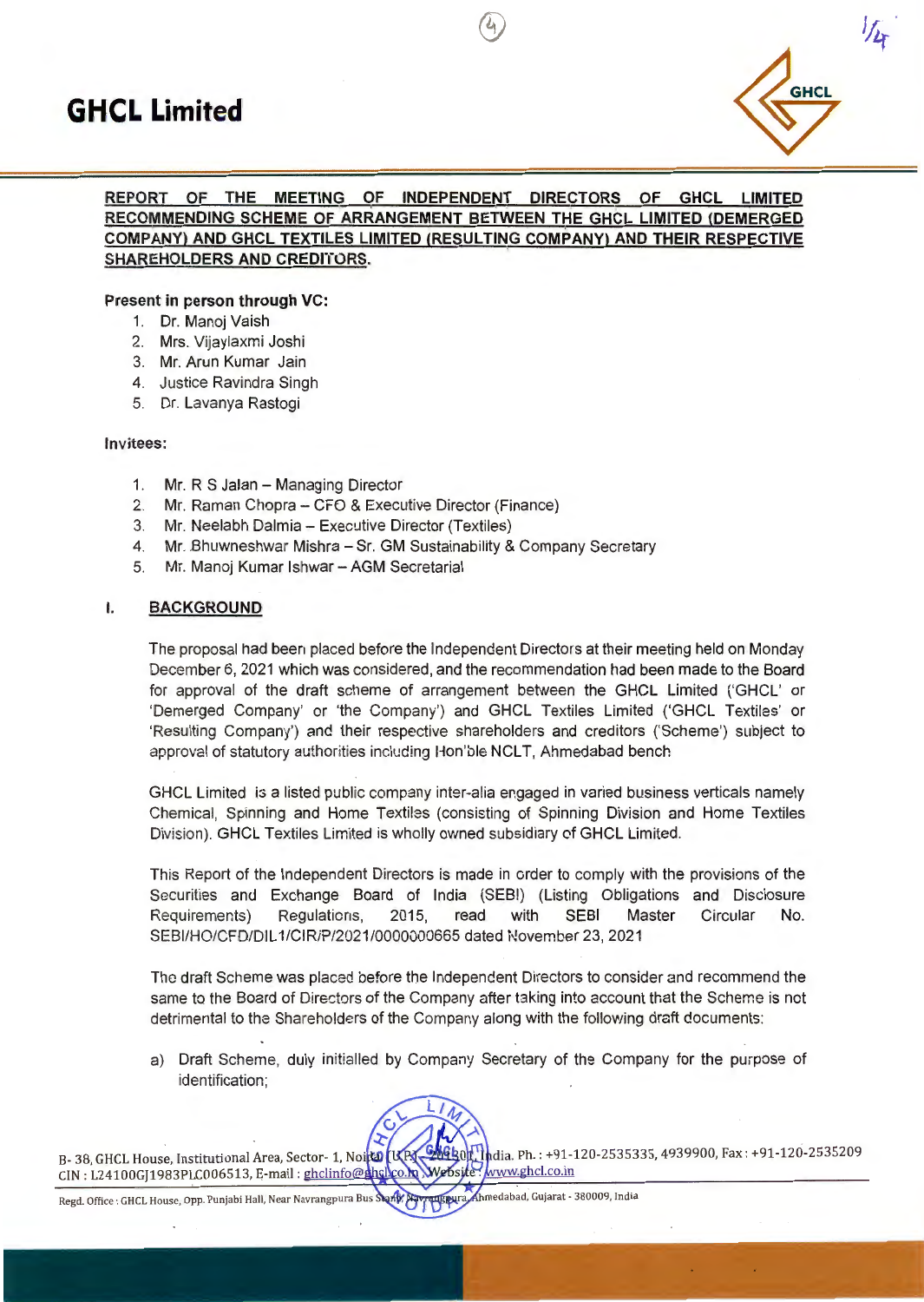- b) Share Exchange Ratio Report dated 6-Dec- 2021 issued by Mr. Niranjan Kumar, Registered Valuer - Securities or Financial Assets, providing the share exchange ratio for the proposed Scheme;
- c) Fairness Opinion dated 6-Dec-2021 prepared by Kunvarji Finstock Private Limited, SEBI Category 1 Merchant Banker, providing the Fairness Opinion on the share exchange ratio ("Fairness Opinion") as recommended by Mr. Niranjan Kumar, Registered Valuer- Securities or Financial Assets; and
- d) Certificate dated 6-Dec-2021 issued by the Statutory Auditors of the Company i.e., S.R. Batliboi & Co. LLP, Chartered Accountants, to the effect that the Scheme is in compliance with the applicable Accounting Standards as specified by the Central Government under Section 133 of the Companies Act, 2013;

### II. **RATIONALE**

The Independent Directors' note the rationale of the draft Scheme, which is as follows:

The Demerged Company is inter-alia engaged in varied business verticals namely Chemical, Spinning and Home Textiles. The Chemical business is highly capital driven with long gestation period and the Textiles business (consisting of Spinning Division and Home Textiles Division), on the other hand, is dynamic, more volatile to domestic and international market conditions, heavily dependent on product innovations and development, which require different skill sets and capabilities.

Management believes that the risk and reward associated with each of the aforesaid business verticals are different and are at different maturity stage in their life cycles. Each business verticals have a distinct attractiveness to divergent set of investors. With a view to unlock the potential of each of the business verticals namely Chemical, Spinning and Home Textiles, the management has initiated the process to divest its Home Textile Business to lndo Count Industries Limited subject to requisite approvals required to be sought and further intends to demerge the Spinning Division, on a going concern basis, into its wholly owned subsidiary, with a resultant mirror image shareholding, and whose shares would be listed on the Stock Exchange after the demerger, with an intent to focus on its Chemical and Spinning Business separately, where the management believes that the concentrated efforts shall benefit all stakeholders of the Demerged and Resulting Company.

The Scheme is expected to result in the following benefits:

- a) Facilitate focused growth, concentrated approach, business synergies and increased operational and customer focus for respective business verticals.
- b) Rationalization of operations with greater degree of operational efficiency and optimum utilization of various resources.
- c) The Resulting Company, with clear identity of being in a Spinning Business, will enable right customer attention resulting in deeper market penetration.
- d) Creating and enhancing stakeholder's value by unlocking the intrinsic value of its core businesses and listing of shares of the Resulting Company;

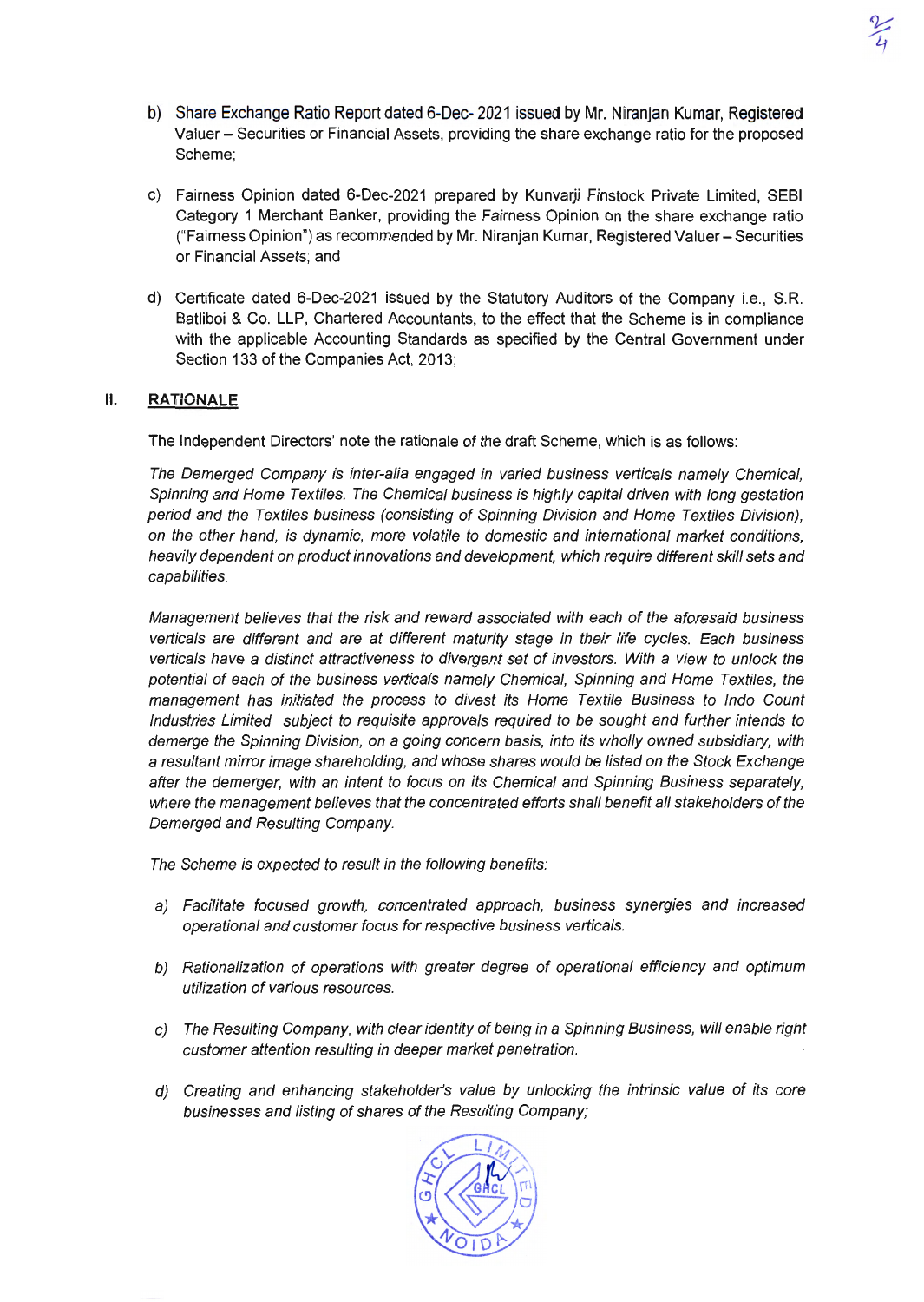

- e) Ability to leverage financial and operational resources in each business verticals will lead to possibilities of joint ventures and associations with other Industry participants, both in India and globally, and will facilitate attracting greater talent pool.
- f) Each business will be able to address independent business opportunities with efficient capital allocation and attract different set of investors, strategic partners, lenders and other stakeholders, thus leading to enhanced value creation for shareholders, which would be in the best interest of the Demerged Company and Resulting Company and their respective stakeholders connected therewith.
- g) Simplification and rationalization of business undertakings holding structure of the Company.

### Ill. The salient features of the Scheme are as follows:

- The "Appointed Date" shall mean the Effective Date;
- The "Effective Date" means the date or last of the dates on which certified copies of the order of the NCLT sanctioning the scheme are filled by the Demerged Company and the Resulting Company with the registrar of companies;
- Based on the Share Entitlement Report(s) dated 6-Dec-2021 issued by Mr. Niranjan Kumar, Registered Valuer (IBBI Registration No - IBBl/RV/06/2018/10137), appointed for the purpose of the arrangement as prescribed in Para (A)(4) of Part I of the SEBI Master Circular No. SEBl/HO/CFD/DIL 1/CIR/P/2021/0000000665 dated November 23, 2021, the following share exchange ratio is proposed:

"1 (One) equity share of the Resulting Company of face value of INR 2 each fully paid up shall be issued for every 1 (One) equity share of INR 10 each fully paid up held in the Demerged Company (i.e. GHCL)"

# IV. VALUATION AND SWAP RATIO

The Independent Directors' Committee perused the following documents in relation to the Scheme:

- i. Draft Scheme of Arrangement;
- ii. Share Entitlement Report(s) dated 6-Dec-2021 issued by Mr. Niranjan Kumar, Registered Valuer (IBBI Registration No - IBBl/RV/06/2018/10137); and
	- Fairness Opinion dated 6-Dec-2021 issued by Kunvarji Finstock Private Limited, an Independent SEBI Registered Category - I Merchant Banker;
		- Certificate dated 6-Dec-2021 issued by the Statutory Auditors of the Company i.e., S.R. Batliboi & Co. LLP, Chartered Accountants, to the effect that the Scheme is in compliance with the applicable Accounting Standards as specified by the Central Government under Section 133 of the Companies Act, 2013;

The Committee of Independent Directors noted the following:

Upon this Scheme becoming effective, the Company will issue shares, in consideration of the demerger, as follows:

"1 (One) equity share of the Resulting Company of face value of INR 2 each fully paid up shall be issued for every 1 (One) equity share of INR 10 each fully paid up held in the Demerged Company (i.e. GHCL)"

iii.